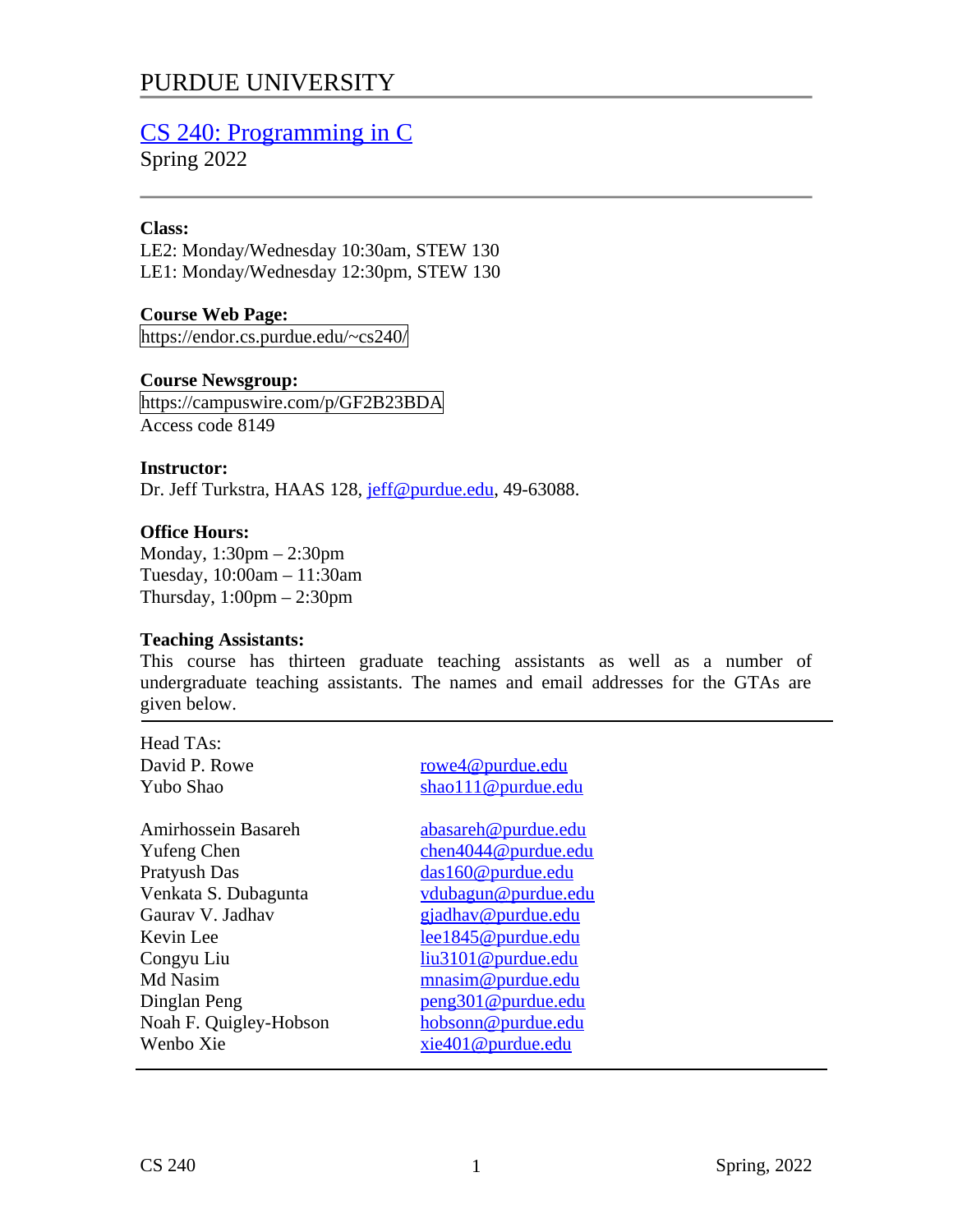## **Text:**

*Required*

The C Programming Language  $(2^{nd}$  ed); Kernighan and Ritchie; Prentice Hall, March 1988

ISBN-13: 978-0131103627

*Recommended* Beej's Guide to C Programming; Brian "Beej" Hall; 2007 https://beej.us/guide/bgc/

# **Prerequisites:**

Problem Solving and Object-Oriented Programming – CS 18000 Programming proficiency is required

# **Course Outcomes:**

A student who successfully fulfills the course requirements will:

- 1. be able to read and write C programs that use files, both binary and text I/O
- 2. be able to read and write C programs that use structures
- 3. be able to read and write C programs that use dynamic data structures. This outcome encompasses the following concepts:
	- pointers
	- memory allocation and management
	- linked lists and trees

# **Lecture:**

You are expected to watch all lecture videos. Quizzes will be given for randomly selected class sessions. If you must miss a lecture, you are responsible for procuring any material, information, handouts, announcements, etc., that you missed.

# **Preparation for Lectures:**

You should try to read over the relevant pages in the course text before lecture. Additionally, you are expected to check your email, the course website, and the course newsgroup regularly. Here is the *tentative* lecture schedule:

# **Wk Lec Subject**

- 1 1 Course Introduction
	- 2 Compiling, Object Files, Linking, and Execution
- 2 X Martin Luther King Jr. Day (No Lecture)
	- 3 File I/O<br>4 More Fi
- 3 4 More File I/O<br>5 assert(), Rando
- assert(), Random-access File I/O
- 4 6 typedef, Introduction to Structures, return
	- 7 Definition vs. Declaration, Arrays, Memory Layout of Data
- 5 8 Memory Layout of Data, Binary File I/O<br>9 Bitfields, Unions, Enums, and Bitwise Or
	- Bitfields, Unions, Enums, and Bitwise Operations
- 6 10 Introduction to Pointers
- 11 More Pointers, Debugging Introduction
- 8 12 Address-of Structures, . and -> Operators, malloc() and free()
	- 13 Linked Lists<br>X No Lecture (1)
- 8 X No Lecture (Exam Makeup)
	- 14 Doubly-Linked Lists, Pointers to Pointers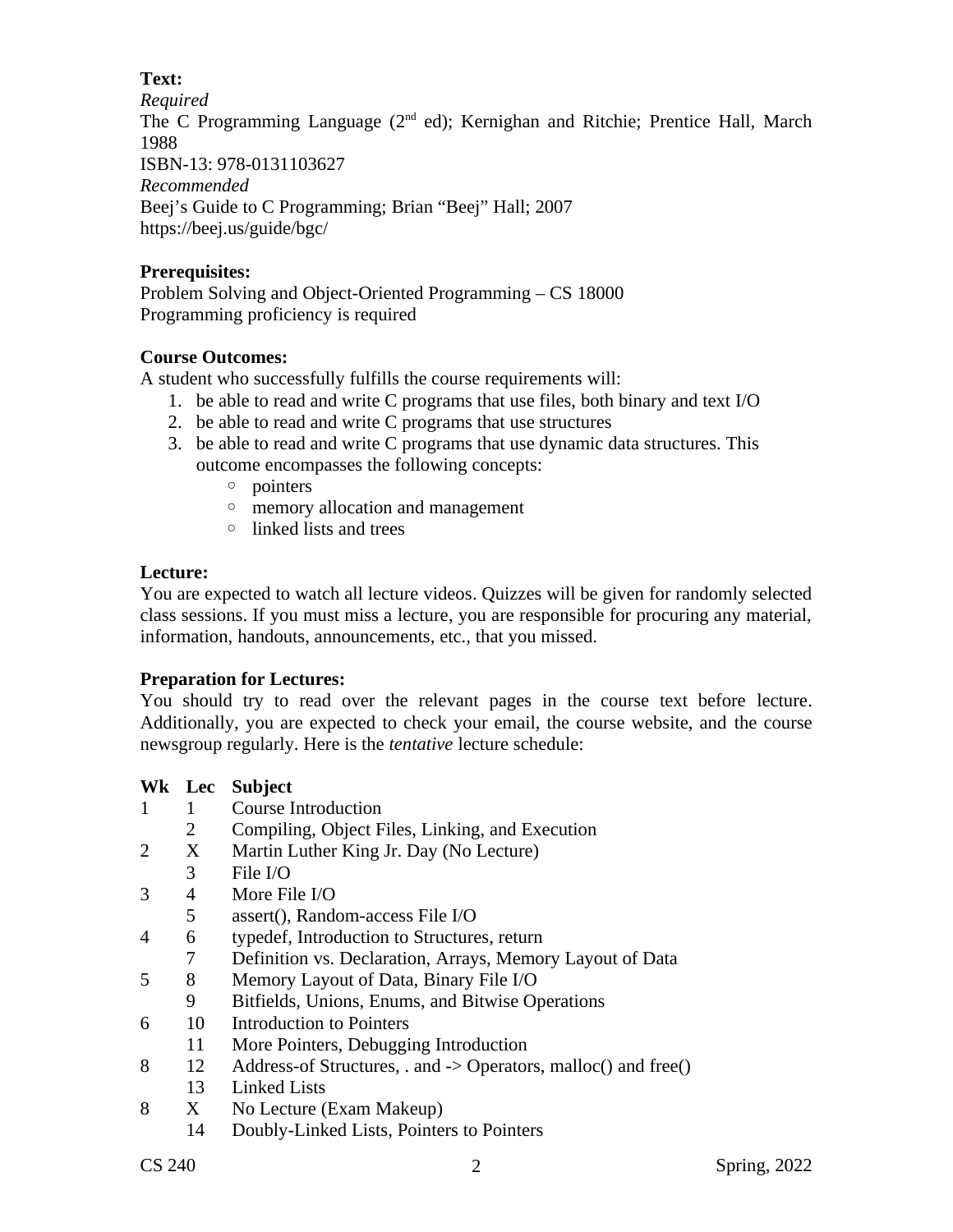- 9 X Spring Break (No Lecture)
	- X Spring Break (No Lecture)
- 10 15 Pointer Review, The Many Faces of Zero, Pointers to Functions
- 16 Pointers to Functions, Recursion
- 11 17 Trees
	- 18 Types, Type Qualifiers, Storage Classes, and The C Preprocessor
- 12 19 Casts, void, and Callbacks
- 20 Efficiency Issues, Libraries, and Large-scale Development
- 13 21 Random Number Generation, Graphical Programming 22 Buffer Overflows, System Calls
- 14 X No Lecture (Exam Makeup)
	- 23 More Buffer Overflows, System Calls and Assembly, Core Files and goto
- 15 24 Hardware
	- 25 Makefiles, Bubble Sort, and Networking Basics
- 16 26 Networking Wrap-up
	- 27 The End

## **Lab Sessions:**

There are no formal labs for this course. Lab times are opportunities to work on the homework and ask questions. Attendance is optional.

#### **Quizzes:**

There will be a number of unannounced quizzes during lecture. They will be due no later than 24 hours after the end of lecture. A score of zero will be given in case of no submission. Quizzes are worth 25 points.

## **Homework:**

Homework assignments are assigned usually one per week and are due the following week. These are C programs that are submitted electronically. To ensure success, **compile your code on a Linux system, like data.cs.purdue.edu (even remotely), with GCC** and only GCC. For full credit, your code must follow the code standard established for this course (graded as style points). The course webpage has the code standard and examples.

Other important notes on homework:

- 1. ALL HOMEWORK ASSIGNMENTS ARE DUE AT 9:00 PM on Tuesday of the week it is due (with some occasional exceptions).
- 2. If you feel you have a valid reason for not having your work done on time, then send one of the TAs an email **BEFORE** the assignment is due.
- 3. Don't wait until the last minute. If the computer goes down so does your grade.
- 4. Down time and crashes of the computer network are, in general, NOT valid excuses for late or missed assignments.

## **Examinations:**

Exams will be closed book and closed notes. You must solve the exam problems yourself, without any help (knowing or unknowing) from any other student. You must not seek any knowledge in advance of the test questions (beyond that given in class) and must report any advance knowledge of the test questions by any student that you are aware of. You must not allow any other student access to your solutions during the exam. If the seating situation makes this difficult, please inform the instructor or TAs.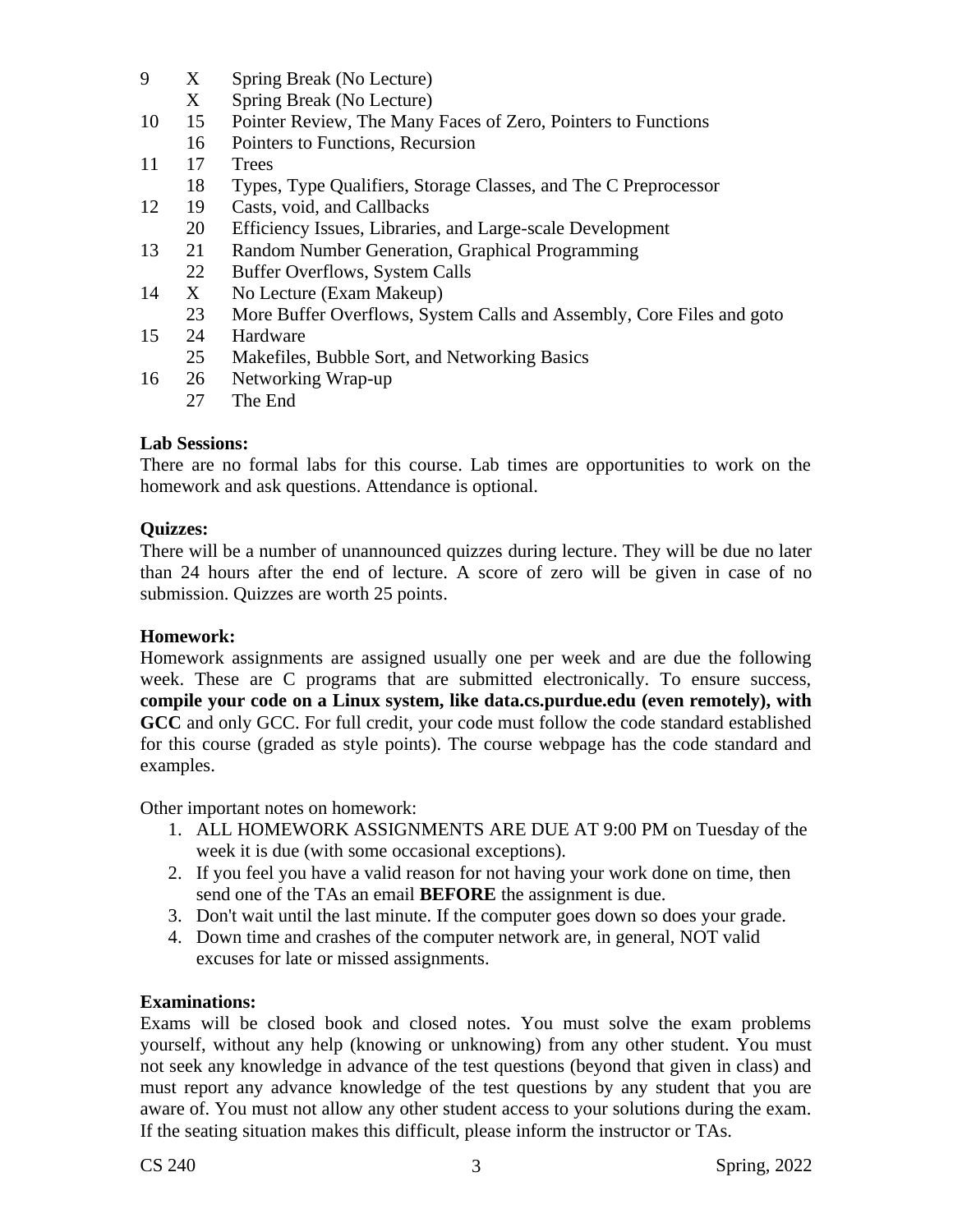Midterm Exam I: Monday, February 28 8:00pm Midterm Exam II: Monday, April 11 8:00pm Final: TBD

#### **Regrades:**

Problems regarding grading of assignments and the exam must be resolved within **one week** after the graded work has been returned to you. It is your responsibility to pick up the graded work on time. Grades will not be modified after the one week period.

#### **Late Submissions:**

A penalty of 5% per quarter hour will be charged to all assignments submitted after 9:00 pm on the day the assignment is due. No assignment will be accepted after 11:59 PM on the due date.

#### **Make-up Examination Policy:**

Make-up exams will be given only in the **most extreme** circumstances and require certification for such circumstances. Eg, a medical doctor's statement certifying that the student is **unable** to attend the scheduled exam. Any travel (including interview trips), load from work or from other classes, failed alarm clocks, or simply not being able to make it to the exam will **not** be grounds for a make-up. If you have any recurring medical problems that may unexpectedly prevent you from making it to class or exams, please obtain a doctor's statement certifying your circumstance.

#### **Extensions:**

Because of the extended length of time provided for quizzes and homeworks, extensions are typically only granted in extreme cases and only for university-approved reasons. These include serious illness, family emergency, and official university commitments. In all cases, some form of evidence or documentation must be provided. If the absence is planned (band trips, course field trips, etc.), you must inform your instructor ahead of time. Failure to do so will result in the absence being unexcused.

#### **Academic Integrity:**

As a student at Purdue you are subject to the *[Purdue University Student Code of Conduct](http://www.purdue.edu/studentregulations/student_conduct/index.html)*, which enjoins you to respect the highest standards of honesty and integrity. All work that you submit in this course must be your own; unauthorized group efforts are considered academic dishonesty. See the online brochure *[Academic Integrity: A Guide for Students](http://www.purdue.edu/odos/osrr/academic-integrity/index.html)* for definitions and sanctions. Academic dishonesty is a serious offense which may result in suspension or expulsion from the University. In addition to any other action taken, such as suspension or expulsion, a **grade of F** will normally be recorded on the transcripts of students found responsible for acts of academic dishonesty. Students are encouraged to report academic dishonesty to the instructor directly, or to the Office of the Dean of Students.

You may discuss assignments in a general way with other students, but you may not consult anyone else's work. Among other ways to get an F, you are guilty of academic dishonesty if:

- You examine another student's solution to an assignment
- You allow another student to examine your solution to an assignment
- You fail to take reasonable care to prevent another student from examining your solution to an assignment and that student does examine your solution. For example,